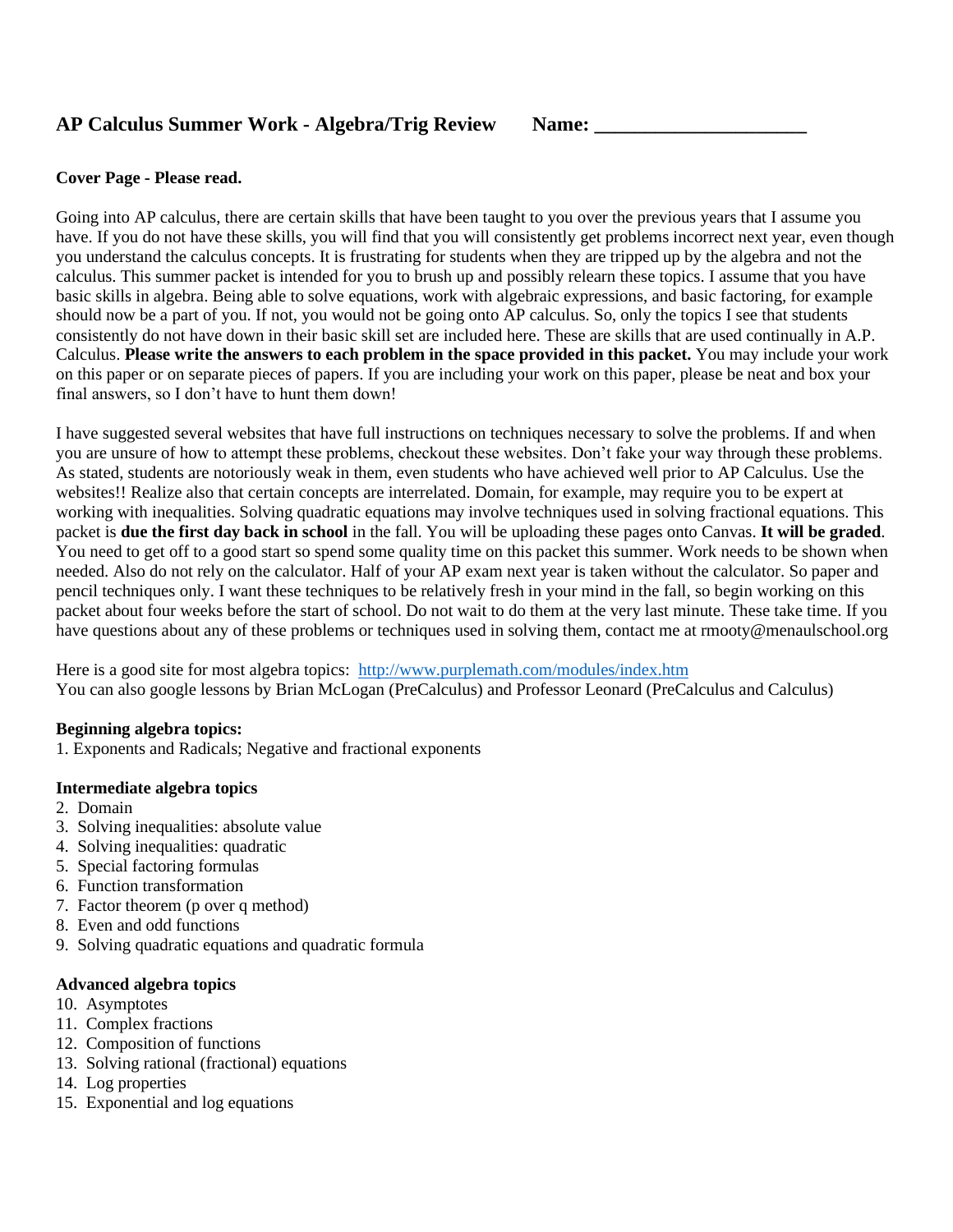16. Expanding and simplifying log expressions

#### **Trigonometry**

<http://www.mathematicshelpcentral.com/index.html>

Once in the site, go to lecture notes.

- 17. The Unit Circle and Identities/Formulas
- 18. Basic right-angle trig
- 19. Trig equations
- 20. Independent investigations and pra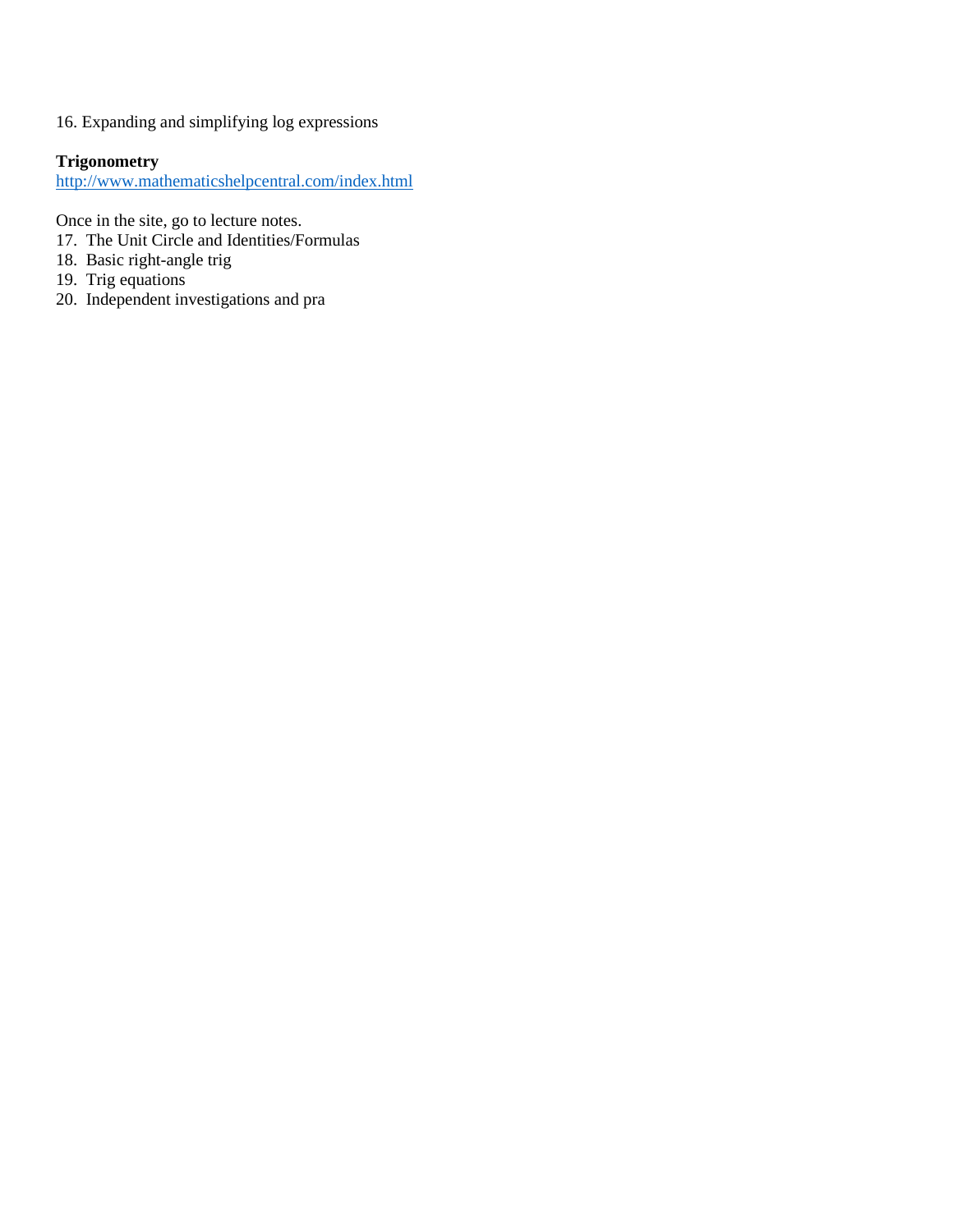#### **Topic1 - Exponents and Radicals**

1. Write the radical expression using exponents.

(a) 
$$
\frac{1}{\sqrt{13}}
$$
 (b)  $\sqrt[6]{3x^2y^5}$ 

- 2. Write the exponential expression using radicals.<br>
(a)  $10^{-\frac{9}{2}}$  (b)  $\alpha^{\frac{7}{8}}$ (a)  $10^{-\frac{9}{2}}$
- 3. Evaluate the expression without using a calculator.

(a) 
$$
\frac{3}{3^{-2}}
$$
 (b)  $\sqrt[4]{256}$ 

(c) 
$$
\sqrt[3]{150} \sqrt[3]{180}
$$
 (d)  $\sqrt{72} + \sqrt{50}$ 

4. Simplify the expression. Assume the variables denote any real numbers.

(a) 
$$
\sqrt[4]{\sqrt{65,536x^8}}
$$
 (b)  $\left(9x^8y^4\right)\left(\frac{1}{3}x^4y^6\right)$  (c)  $\frac{\left(x^9y^6\right)^2\left(x^2y^7\right)^4}{x^8y^{12}}$ 

5. Simplify the expression. Write your answer with positive exponents only. Assume all variables are positive numbers.

(a) 
$$
x^{\frac{1}{3}}x^{\frac{1}{7}}
$$
 (b)  $(4b)^{\frac{1}{2}}\left(7b^{\frac{2}{3}}\right)$  (c)  $\left(\frac{-2x^{\frac{1}{5}}}{y^{\frac{1}{2}}z^{\frac{1}{3}}}\right)^{4}$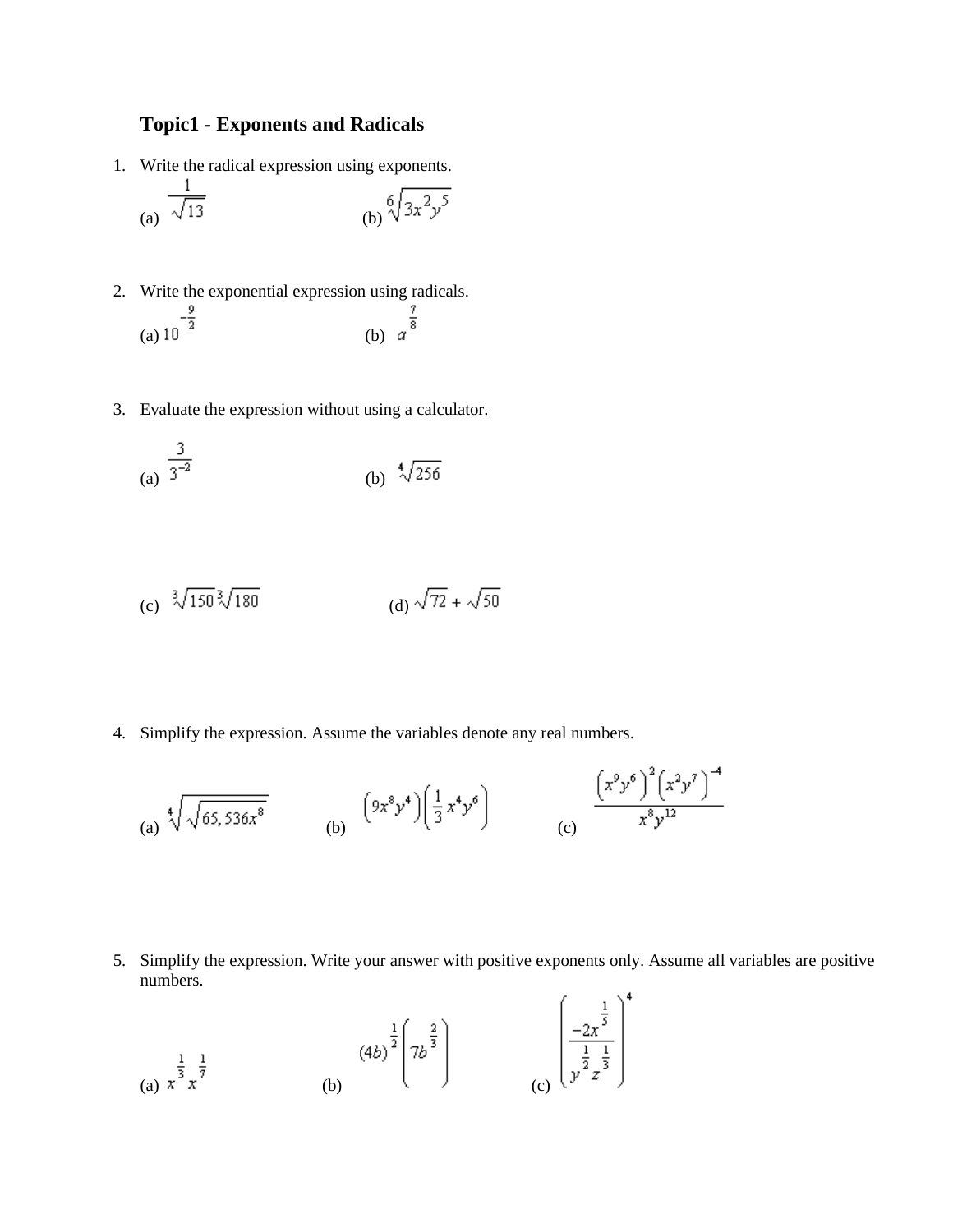(d) 
$$
\left(x^{-5}y^8z^4\right)^{-\frac{10}{3}}
$$
 (e)  $\left(\frac{a^2b^{-3}}{x^{-3}y^2}\right)^3\left(\frac{x^{-4}b^{-2}}{a^{\frac{3}{2}}y^{\frac{1}{3}}}\right)$ 

6. Simplify. Write using positive exponents only.

$$
-5\left(\frac{3}{2}\right)(4-9x)^{-\frac{1}{2}}(-9)
$$
\n  
\n(a)  $2\left(\frac{2}{2-x}\right)\left[\frac{-2}{(2-x)^2}\right]$ 

$$
\frac{x^{-\frac{1}{2}}}{\left(x - 4\right)^2} \sin \sqrt{x}
$$
\n(c)

\n
$$
\frac{x^{-\frac{1}{2}}}{2} \sin \sqrt{x}
$$
\n(d)

\n
$$
\frac{\sqrt{4x - 16}}{\sqrt[4]{(x - 4)^3}}
$$

(e)
$$
-4\left(\frac{2x-1}{2x+1}\right)^{-3}\left[\frac{2(2x+1)-2(2x-1)}{(2x+1)^2}\right]
$$
\n(f)
$$
\frac{\frac{1}{2}(2x+5)^{-\frac{3}{2}}}{\frac{3}{2}}
$$

$$
\int_{(g)} \left( \frac{1}{x^{-2}} + \frac{4}{x^{-1}y^{-1}} + \frac{1}{y^{-2}} \right)^{-\frac{1}{2}}
$$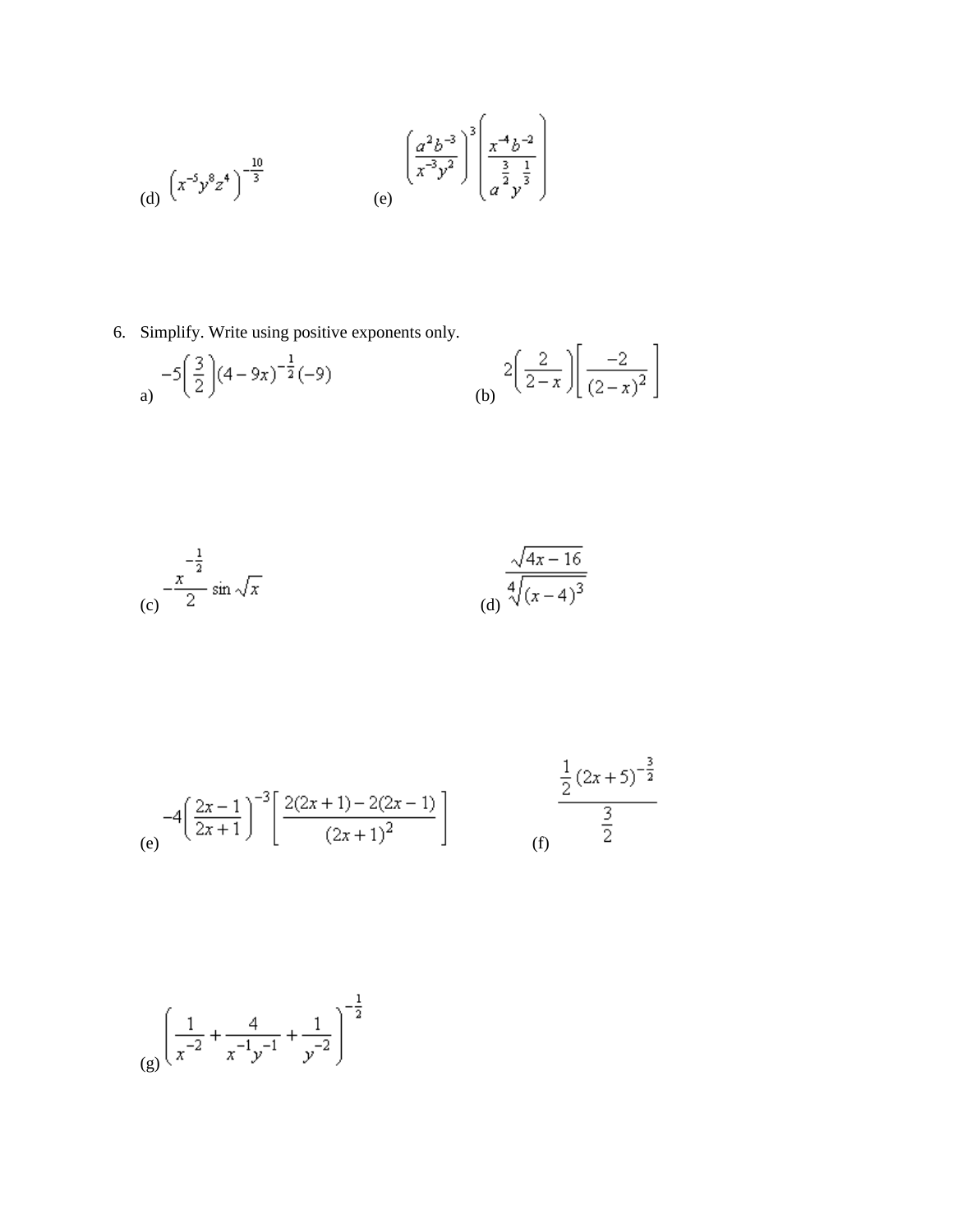## **Topic 2 - Domain**

Find the domain of each function. Write your answer in interval notation, if possible.

$$
y = \frac{3x - 2}{4x + 1}
$$
  

$$
y = \frac{x^2 - 4}{2x + 4}
$$
  

$$
y = \frac{x^2 - 5x - 6}{x^2 - 3x - 18}
$$

$$
y = \frac{2^{2-x}}{x}
$$
  
5.  $y = \sqrt{x-3} - \sqrt{x+3}$   
6.  $y = \frac{\sqrt{2x-9}}{2x+9}$ 

$$
y = \frac{x^2 + 8x + 12}{4\sqrt{x+5}}
$$
  

$$
y = \frac{3\sqrt{x-6}}{\sqrt{x^2 - 5x - 14}}
$$
  

$$
y = \frac{3\sqrt{x-6}}{\sqrt{x^2 - x - 30}}
$$

 $\overline{\phantom{0}}$ 

10. 
$$
y = \log(2x - 12)
$$
  
11.  $y = \sqrt{\tan x}$   
12.  $y = \frac{x}{\cos x}$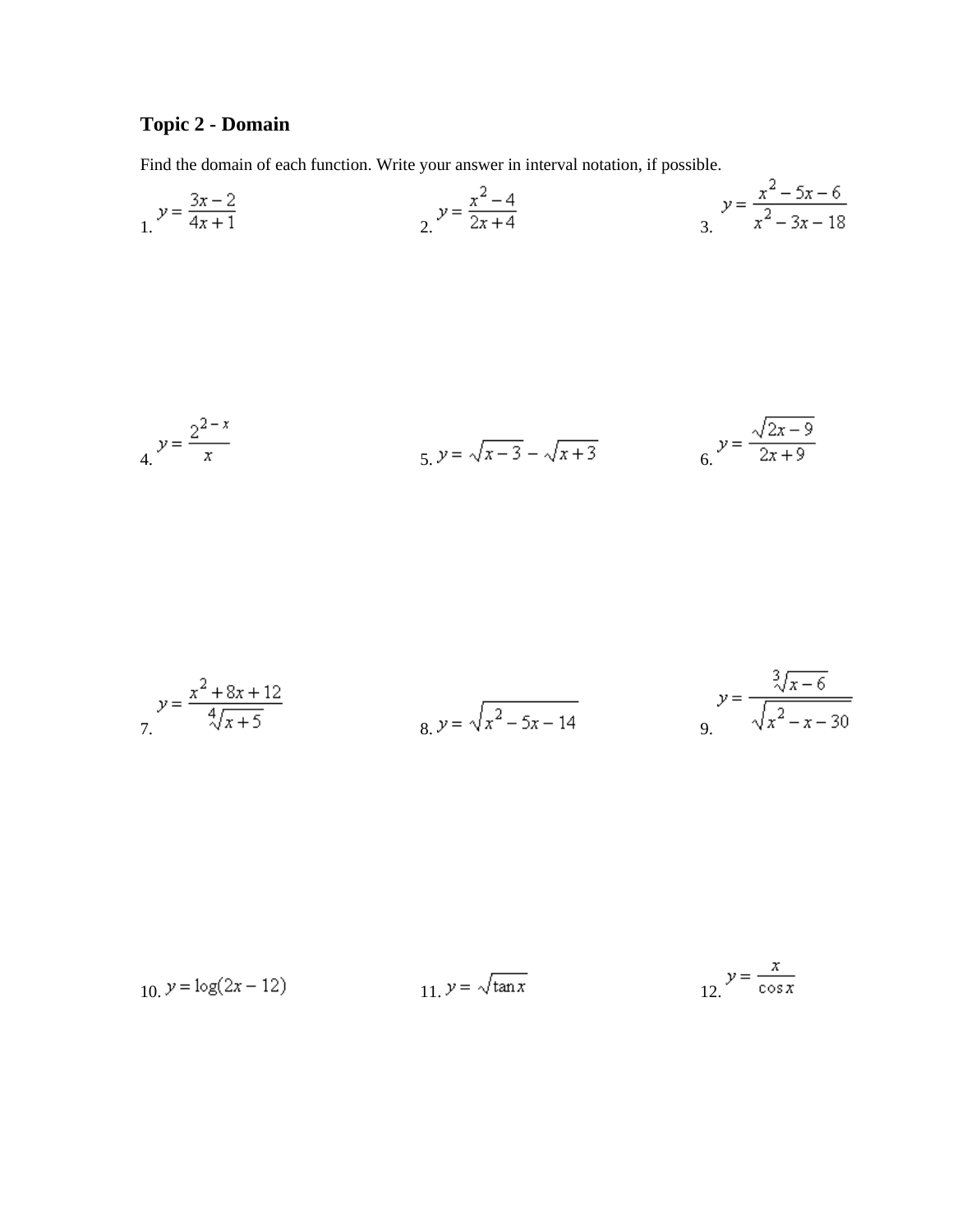## **Topic 3 - Solving Inequalities (Absolute Value)**

Write each absolute value function as a piecewise function in this format:

$$
|a| = \begin{cases} a & \text{if } a \ge 0 \\ -a & \text{if } a < 0 \end{cases} = \begin{cases} \frac{1}{a} - \frac{1}{a} & \text{if } x < c \\ \frac{1}{a} - \frac{1}{a} & \text{if } x < c \end{cases}
$$
\n
$$
2. \ y = |6 + 2x| + 1
$$
\n
$$
3. \ y = |4x + 1| + 2x - 3
$$

Solve the following absolute value inequalities. Write your answers in interval notation.

$$
4 \ |x-3| > 12 \qquad \qquad 5 \ |x-3| \le 4 \qquad \qquad 6 \ |10x+8| > 2
$$

$$
2 |3x - 4| > -2 \qquad \qquad 8 |x - 6| < -2 \qquad \qquad 9 |x + 1| \le |x - 3|
$$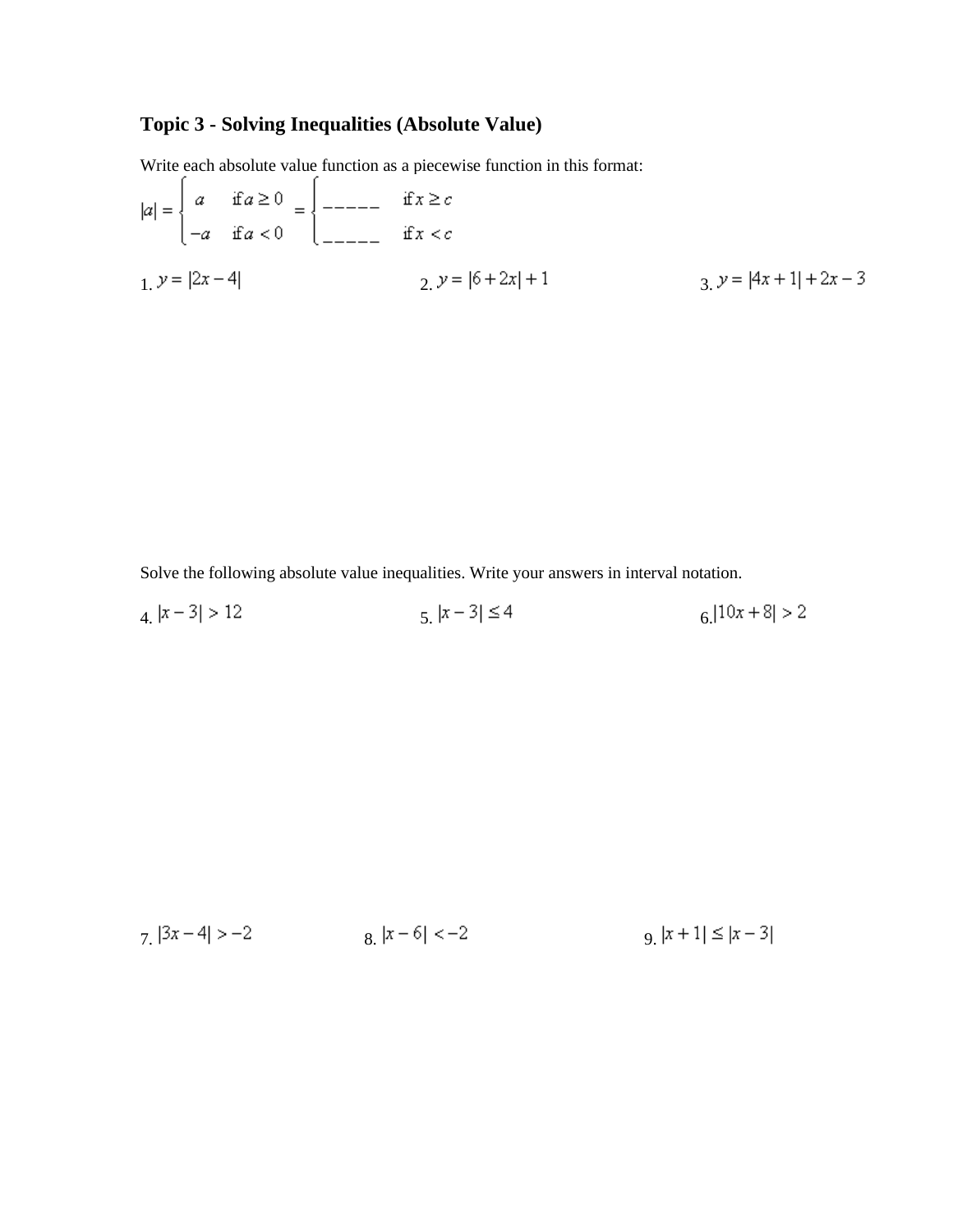### **Topic 4 - Solving Inequalities (Quadratics)**

Write each absolute value expressions as piecewise expressions with simplified domain (see topic 3).

$$
\frac{1}{2x^2 + x - 12}
$$
  $\frac{1}{2x^2 + x - 12}$   $\frac{1}{3x^2 + 4x + 4}$ 

Solve the following inequalities by factoring and making the appropriate sign chart. Write your solution in exact form, if possible, and in interval notation.

$$
4. x2 - 16 > 0
$$
  
5. x<sup>2</sup> + 6x - 16 > 0  
6. x<sup>2</sup> - 3x \ge 10

$$
7.2x2 + 4x \le 3
$$
  
8.  $x3 + 4x2 - x \ge 4$   
9.  $2\sin2 x \ge \sin x$ , [0, 2 $\pi$ ]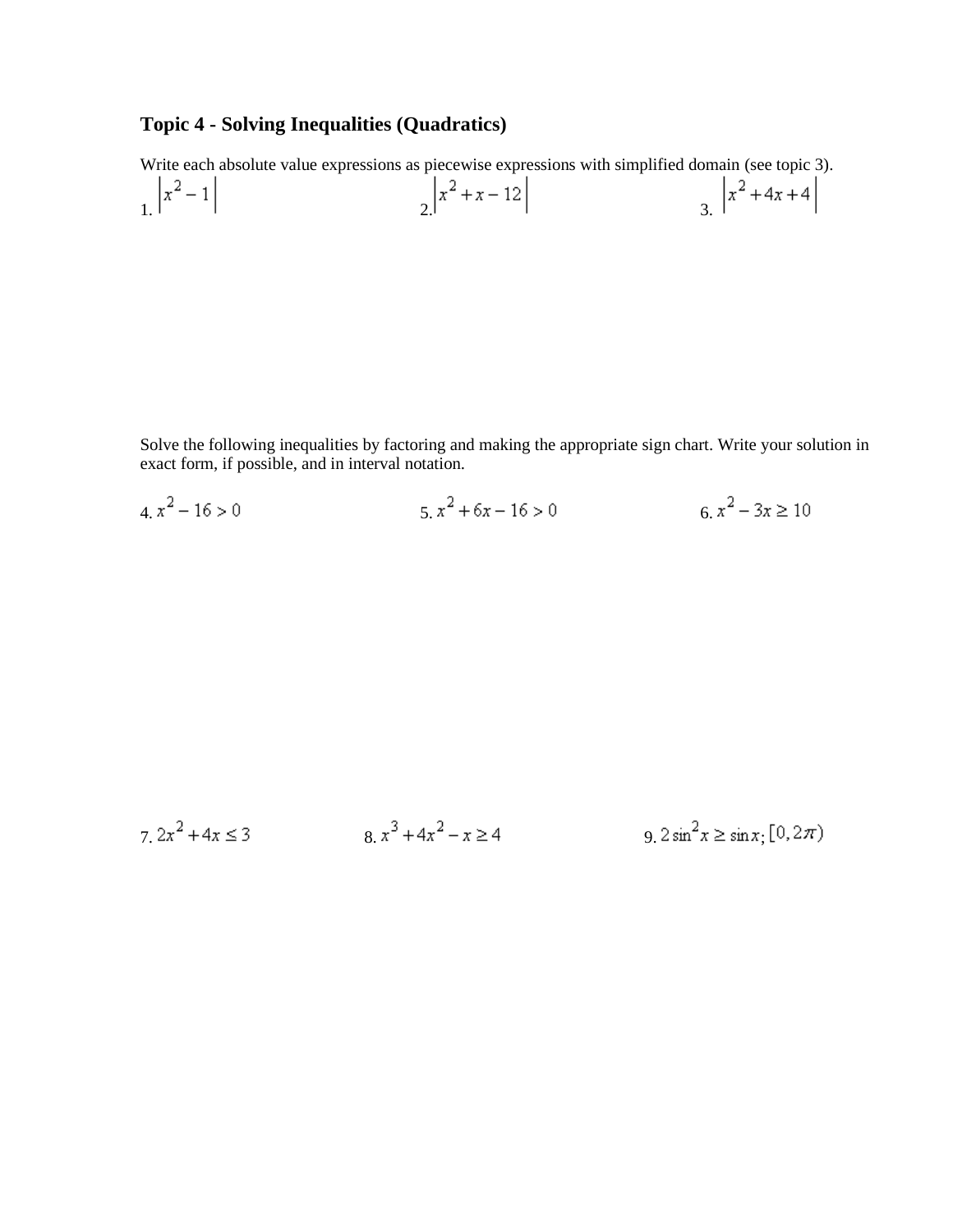## **Topic 5 - Special Factorization**

Factor completely 1.  $x^3 + 8$ <br>2.  $x^3 - 8$ <br>3.  $27x^3 - 125y^3$ 

$$
4. x4 + 11x2 - 80 \t\t 5. ac + cd - ab - bd \t\t 6. 2x2 + 50y2 - 20xy
$$

 $\label{eq:3.16} \hspace*{-5pt}\begin{array}{ll} \displaystyle \gamma \; x^2 + 12x + 36 - 9 y^2 \end{array} \hspace*{1cm} \hspace*{1cm} \displaystyle \frac{8 \cdot x^3 - x y^2 + x^2 y - y^3}{\end{array} \hspace*{1cm} \hspace*{1cm} \displaystyle \frac{9 \ (x-3)^2 (2x+1)^3 + (x-3)^3 (2x+1)^2}{\end{array}$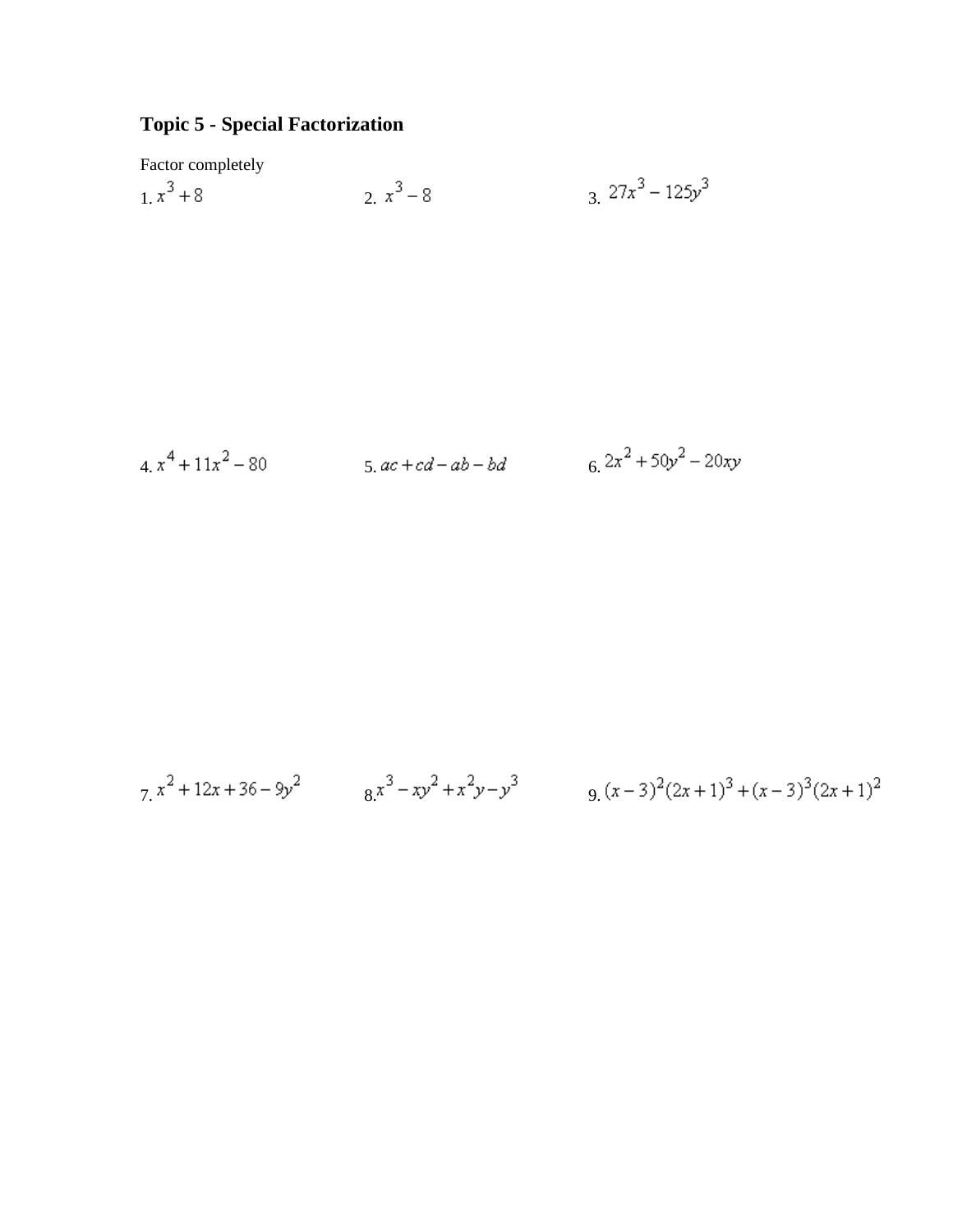## **Topic 6 - Function Transformation**

If  $f(x) = x^2 - 1$ , describe in words what the following would do to the graph of  $f(x)$ . 1.  $f(x) - 4$  2.  $f(x-4)$  3.  $-f(x+2)$ 

$$
4.5f(x) + 3 \t\t 5. f(2x) \t\t 6. |J|
$$

Here is a graph of  $y = f(x)$ . Sketch the following graphs.

 $-10$ 

 $\frac{1}{10}$ 

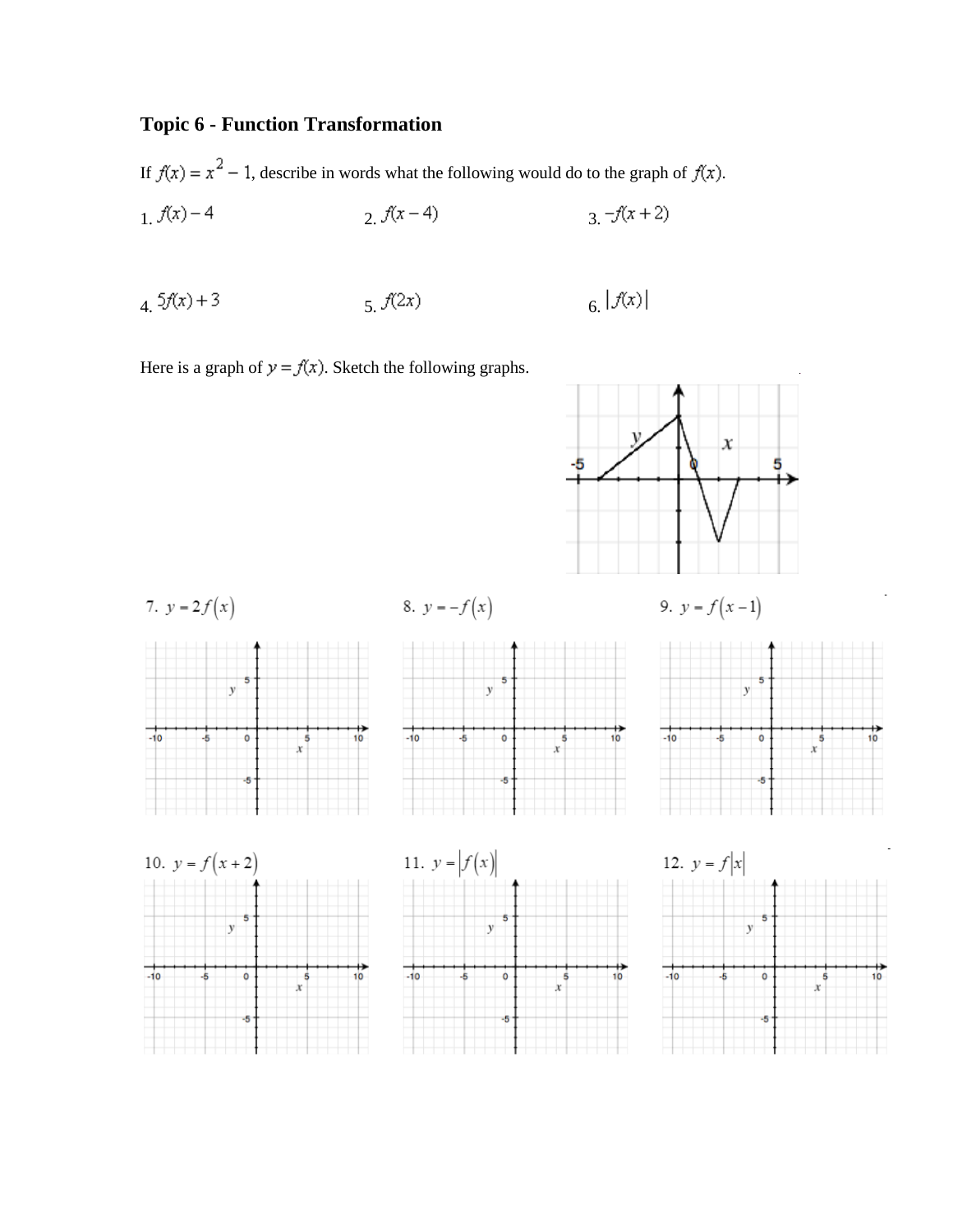#### **Topic 7 - Graphs of Polynomials and the Factor Theorem**

For each polynomial function below, without using a graphing utility, state the possible number of turning points, the y-intercept and end behavior of the graph. Sketch the graph of the function based on your description.

$$
1. P(x) = x3 + 4x2 + x - 6
$$
  
2. P(x) = -x<sup>3</sup> - 5x<sup>2</sup> + 2x + 24

$$
{}_{3.}P(x) = -2x^2 + 19x + 20
$$
\n
$$
{}_{4.}P(x) = x^4 + 5x^3 + 6x^2 - 4x - 8
$$

Write each polynomial,  $P(x)$  in factored form. Then solve  $P(x) = 0$  (Hint:  $\frac{p}{q}$  and synthetic division) 5.  $P(x) = x^3 + 4x^2 + x - 6$ <br>6.  $P(x) = x^3 + 5x^2 - 2x - 24$ 

$$
P(x) = x3 + 2x2 - 19x - 20
$$
  
8.  $P(x) = x4 + 5x3 + 6x2 - 4x - 8$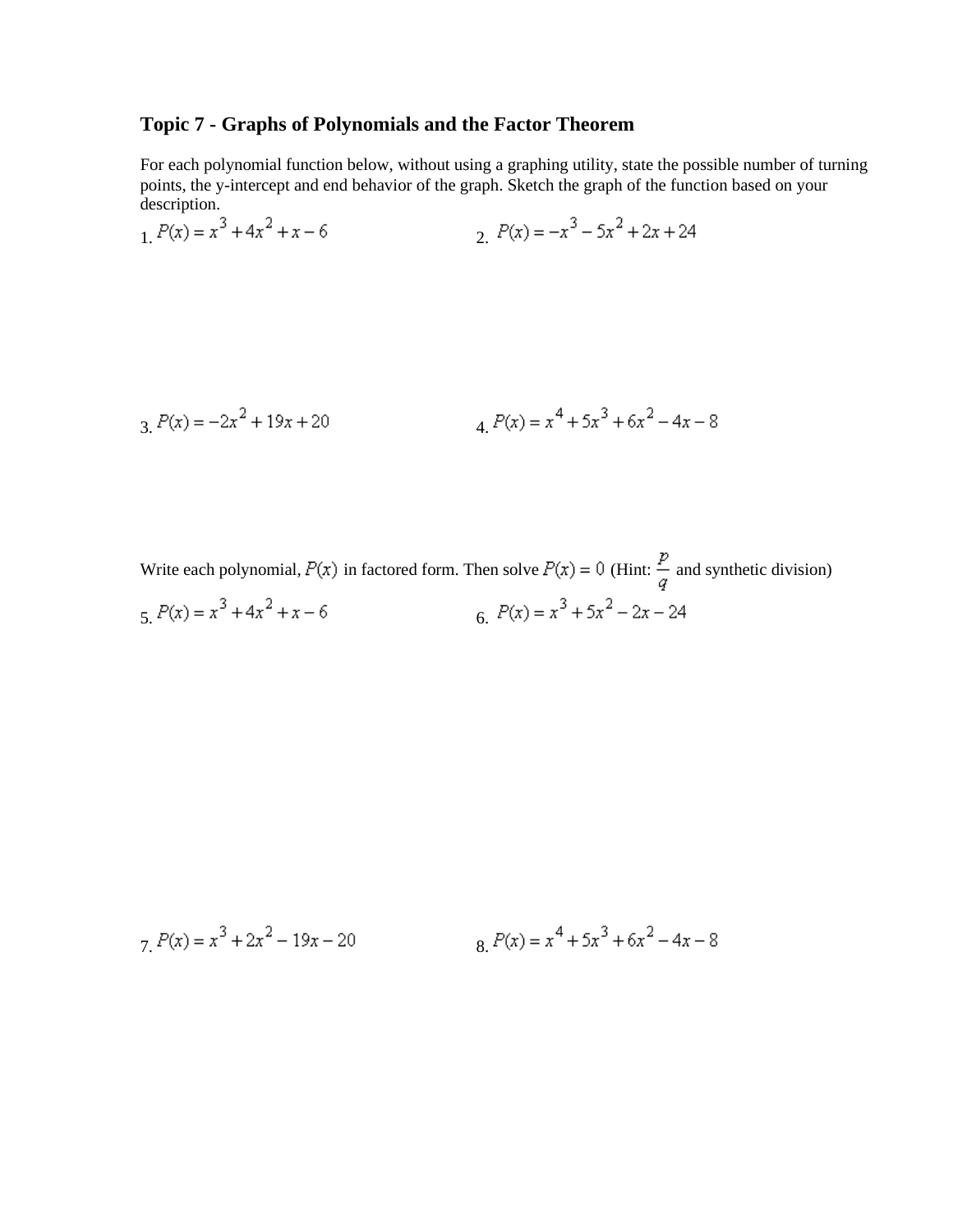### **Topic 8 - Even and Odd Functions**

## A function is even if  $f(x) = f(-x)$ . A function is odd if  $-f(x) = f(-x)$

Show work to determine if the relation is even, odd or neither. Check the graph of each relation using Desmos. Write your observation of graphs of odd and even relations.

$$
1. f(x) = 2x2 - 7
$$
  
2. f(x) = -4x<sup>3</sup> - 2x  
3. f(x) = 4x<sup>2</sup> - 4x + 4

$$
f(x) = x - \frac{1}{x}
$$
  
5.  $f(x) = |x| - x^2 + 1$   
6.  $5x^2 - 6y = 1$ 

$$
y = e^x - \frac{1}{e^x}
$$
  
8.  $3y^3 = 4x^3 + 1$   
9.  $3x = |y|$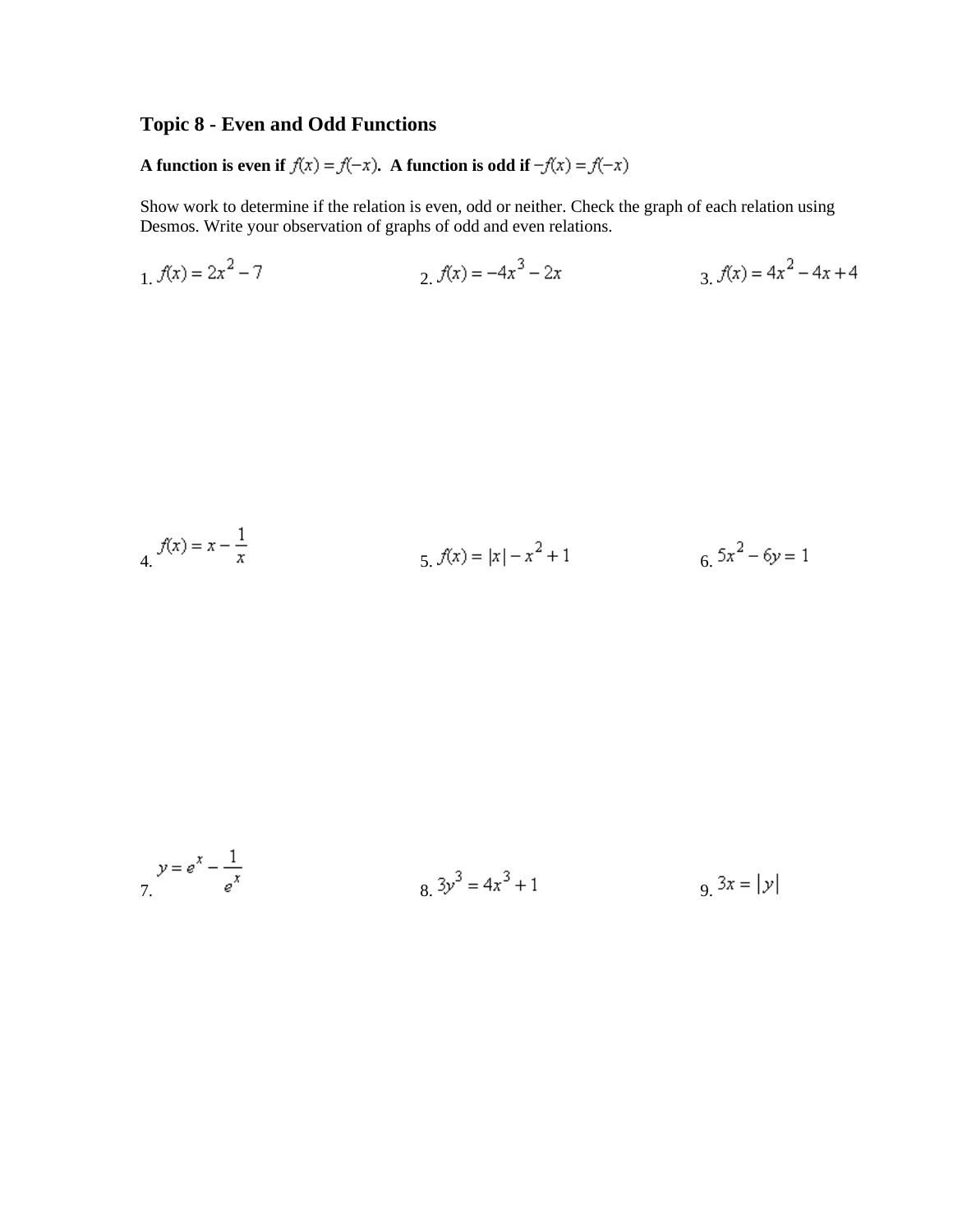## **Topic 9 - Solving Quadratic and Quadratic-Type Equations**

Give simplest, exact solutions to the following equations.

$$
1.7x2 - 3x = 0
$$
  
2.  $4x(x-2) - 5x(x-1) = 2$   
3.  $x2 + 6x + 4 = 0$ 

4. 
$$
2x^2 - 3x + 3 = 0
$$
  
5.  $2x^2 - (x+2)(x-3) = 12$   $5x^2 - 3x + 3 = 0$   $6x + \frac{1}{x} = \frac{13}{6}$ 

$$
7 x4 - 9x2 + 8 = 0
$$
  
8 x - 10 $\sqrt{x}$  + 9 = 0  
9 x<sup>2</sup> -  $\frac{1}{x}$  = 6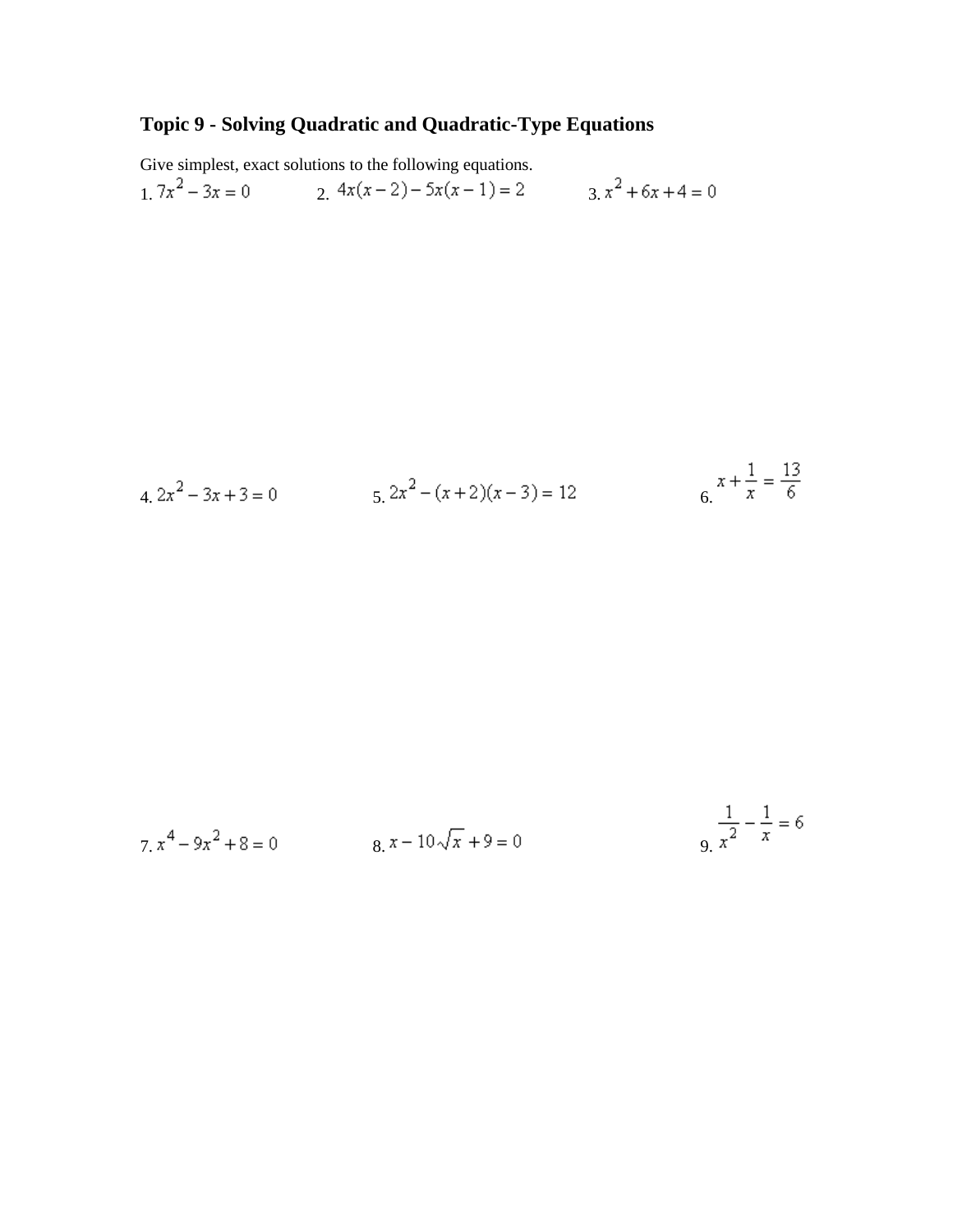## **Topic 10 - Asymptotes**

For each function, state any holes, vertical and horizontal asymptotes (if they exist).

$$
y = \frac{x}{x-3}
$$
  
  $y = \frac{x+4}{x^2-1}$   
  $y = \frac{x+4}{x^2+1}$   
  $y = \frac{x+4}{x^2+1}$ 

$$
y = \frac{x^2 - 2x + 1}{x^2 - 3x - 4}
$$
  

$$
y = \frac{x^2 - 9}{x^3 + 3x^2 - 18x}
$$
  

$$
y = \frac{2x^2 + 6x}{x^3 - 3x^2 - 4x}
$$

$$
y = \frac{x^2 - x - 6}{x^3 - x^2 + x - 6}
$$
 
$$
y = \frac{2x^3}{x^3 - 1}
$$
 
$$
y = \frac{\sqrt{x}}{2x^2 - 10}
$$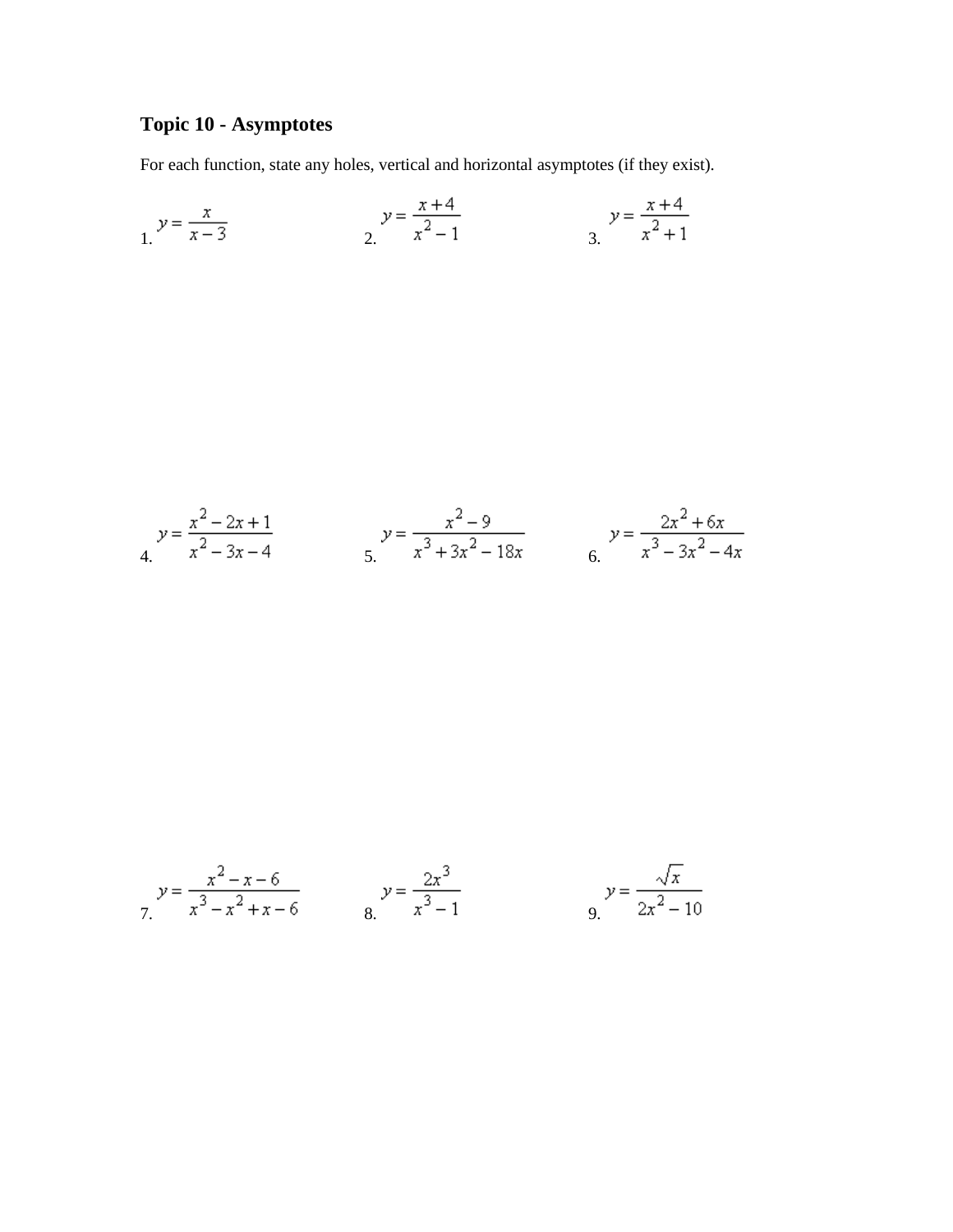# **Topic 11 - Complex Fractions**

Simplify.

$$
\frac{x}{x-\frac{1}{2}}
$$
\n
$$
\frac{x}{x-\frac{1}{2}}
$$
\n
$$
\frac{1}{x}+4
$$
\n
$$
\frac{x-\frac{1}{x}}{2x+\frac{1}{x}}
$$
\n
$$
\frac{x-\frac{1}{x}}{x+\frac{1}{x}}
$$

$$
\frac{\frac{3}{x} - \frac{4}{y}}{\frac{4}{x} - \frac{3}{y}}
$$
\n
$$
\frac{1 - \frac{2}{3x}}{x - \frac{4}{9x}}
$$
\n
$$
\frac{x^2 - y^2}{xy}}{\frac{x + y}{x}}
$$
\n6.

|                                   | $\frac{x}{1-x} + \frac{1+x}{x}$ | $\frac{4}{x-5} + \frac{2}{x+2}$          |
|-----------------------------------|---------------------------------|------------------------------------------|
| $x^{-3} - x$<br>$\sqrt{x^{-2}-1}$ | $\frac{1-x}{8} + \frac{x}{1+x}$ | $2x \rightarrow 2$<br>$\sqrt{x^2-3x-10}$ |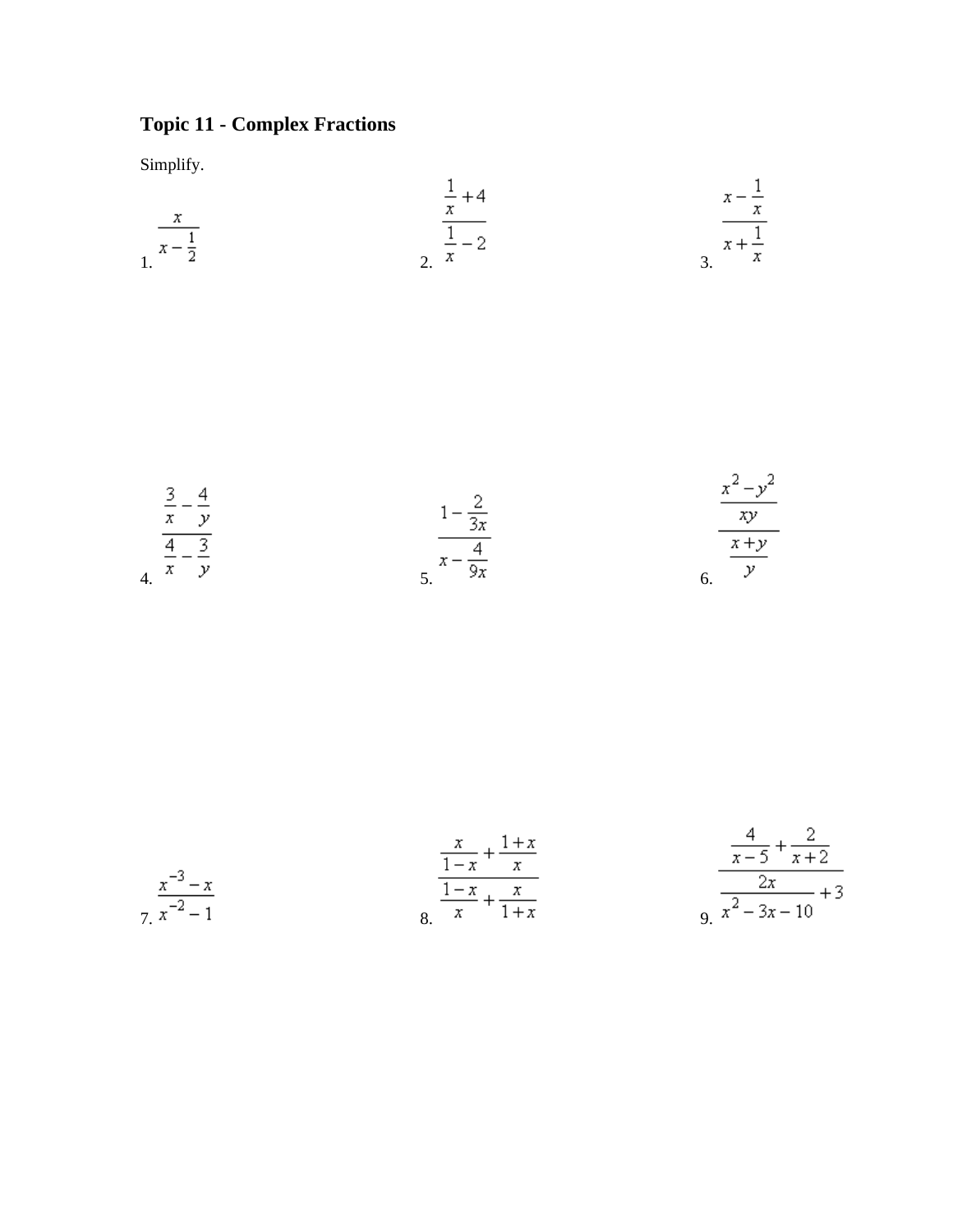# **Topic 12- Composition of Functions**

If 
$$
f(x) = x^2
$$
,  $g(x) = 2x - 1$  and  $h(x) = 2^x$ , find the following.  
\n1.  $f(g(2))$   
\n2.  $g(f(2))$   
\n3.  $f(h(-1))$ 

$$
{}_{4.}h\left(f(-1)\right) \qquad \qquad {}_{5.}g\left(f\left(h\left(\frac{1}{2}\right)\right)\right) \qquad \qquad {}_{6.}f\circ g\left(x\right)
$$

$$
q^{(g \circ f)(x)} \qquad \qquad q^{(g \circ g)(x)} \qquad \qquad q^{(h(x))}
$$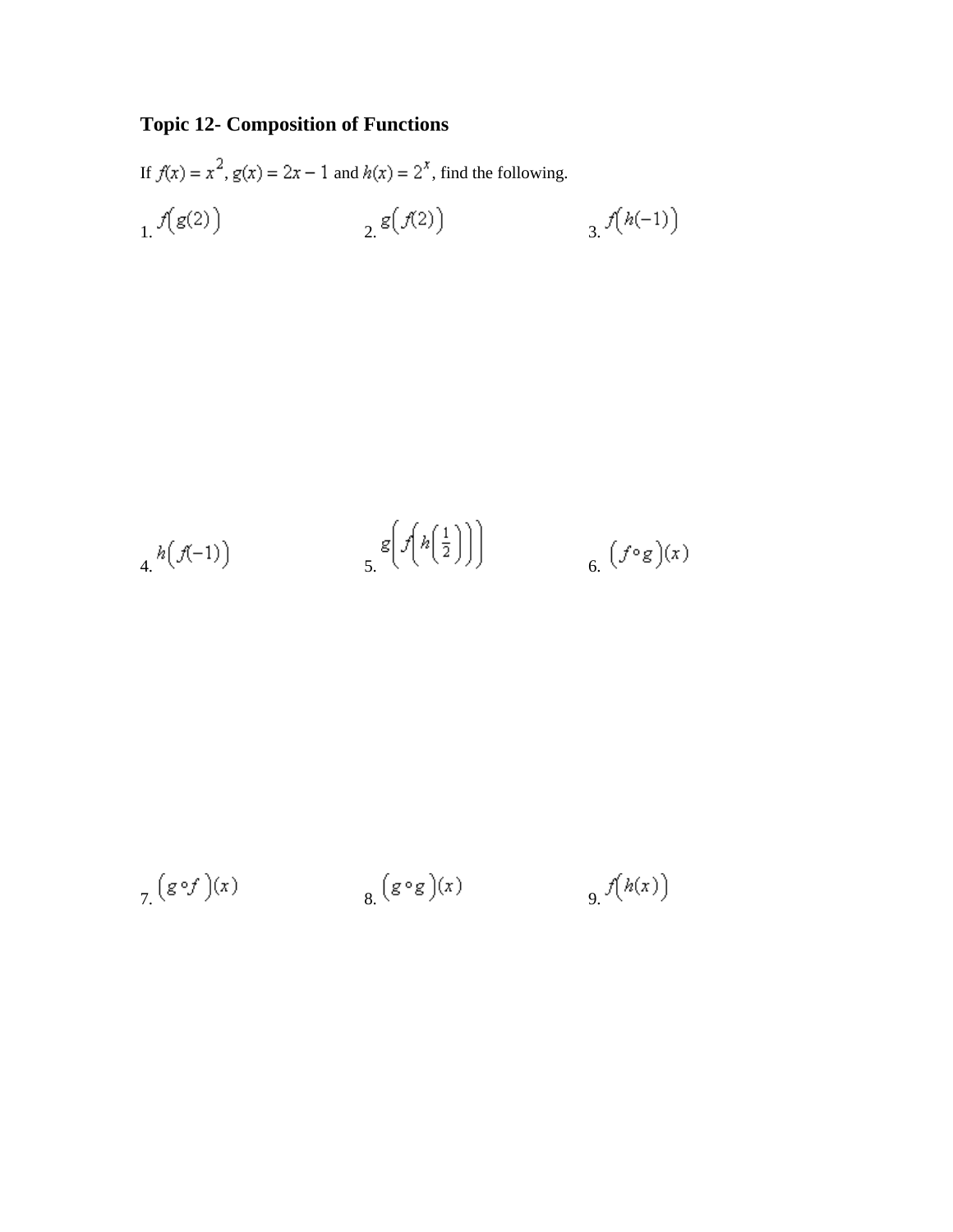# **Topic 13 - Rational Equations**

State the excluded values for each equation. Solve for x.<br>  $2\overline{5}$  1

$$
\frac{2}{1} - \frac{5}{6} = \frac{1}{x}
$$
  $x + \frac{6}{x} = 5$   $\frac{x+1}{3} - \frac{x-1}{2} = 1$ 

$$
\frac{x-5}{4} = \frac{3}{5}
$$
\n
$$
\frac{60}{5} - \frac{60}{x-5} = \frac{2}{x}
$$
\n
$$
\frac{2}{x+5} + \frac{1}{x-5} = \frac{16}{x^2 - 25}
$$

$$
\frac{x}{7} + \frac{2x}{4-x^2} = \frac{5}{x+2}
$$
\n
$$
\frac{x}{8} + \frac{3}{2x-6} - \frac{3}{x^2-6x+9} = \frac{x-2}{3x-9}
$$
\n
$$
\frac{2x+3}{9} = \frac{10}{x^2-1} + \frac{2x-3}{x+1}
$$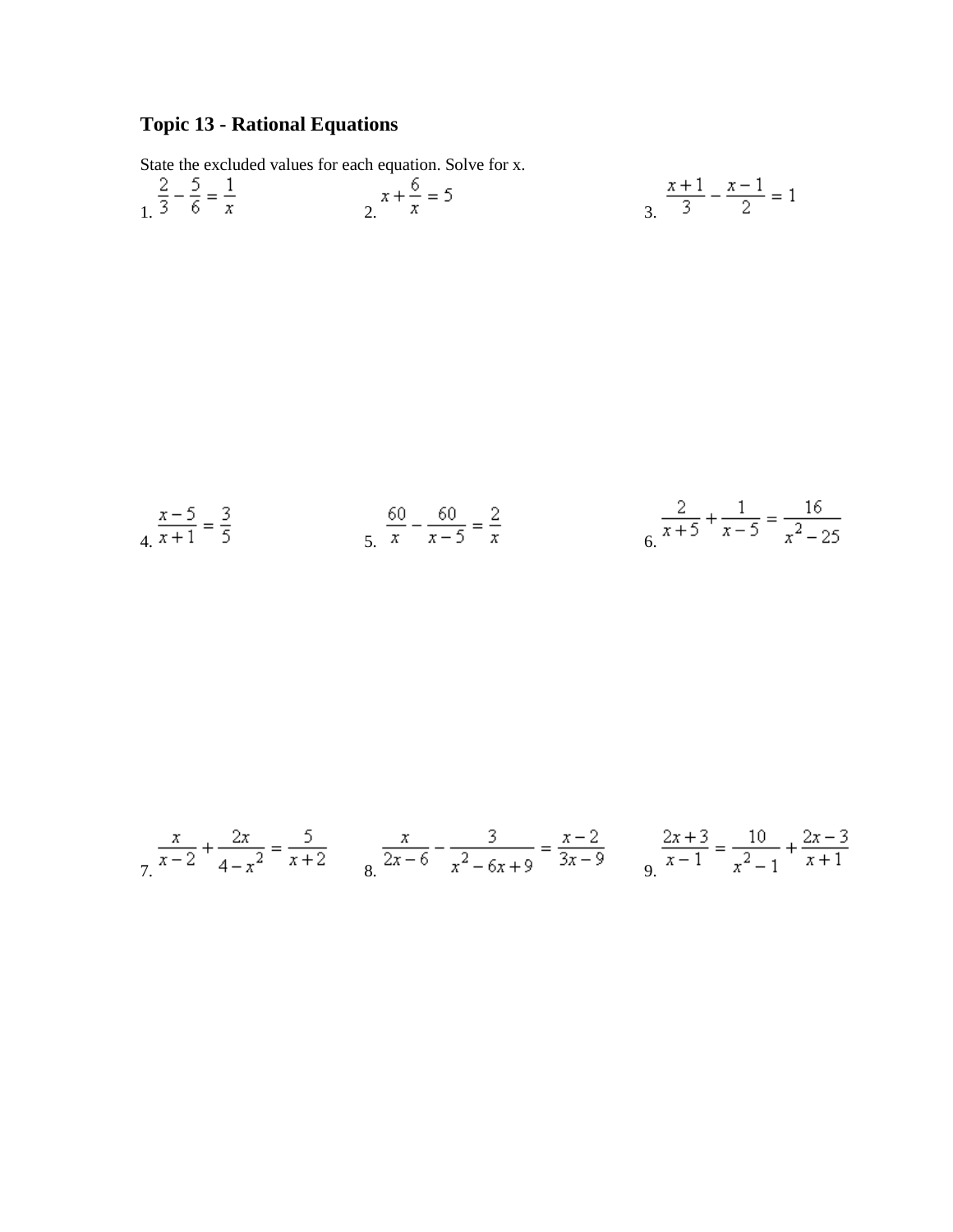### **Topic 14 - Properties of Logarithms and Exponents**

Evaluate the expression **without a calculator**

1. 
$$
\log_3 6 - \log_3 8 + \log_3 108
$$
  
2.  $\log_4 64^{600}$   
3.  $\ln\left(\ln e^{e^{600}}\right)$   
4.  $\log_7 343$   
5.  $10^{\log_7}$   
6.  $e^{\ln 5}$   
7.  $\log_3 189 - \log_3 7$   
8.  $\log_5 \sqrt[5]{625}$   
9.  $(\log_3 7)(\log_7 13)$ 

Use the Change of Base Formula and a calculator to evaluate the logarithm, correct to six decimal places. Use either natural or common logarithms.

 $10. \log_7 2.63$   $11. \log_7 539$   $12. \log_5 e^5$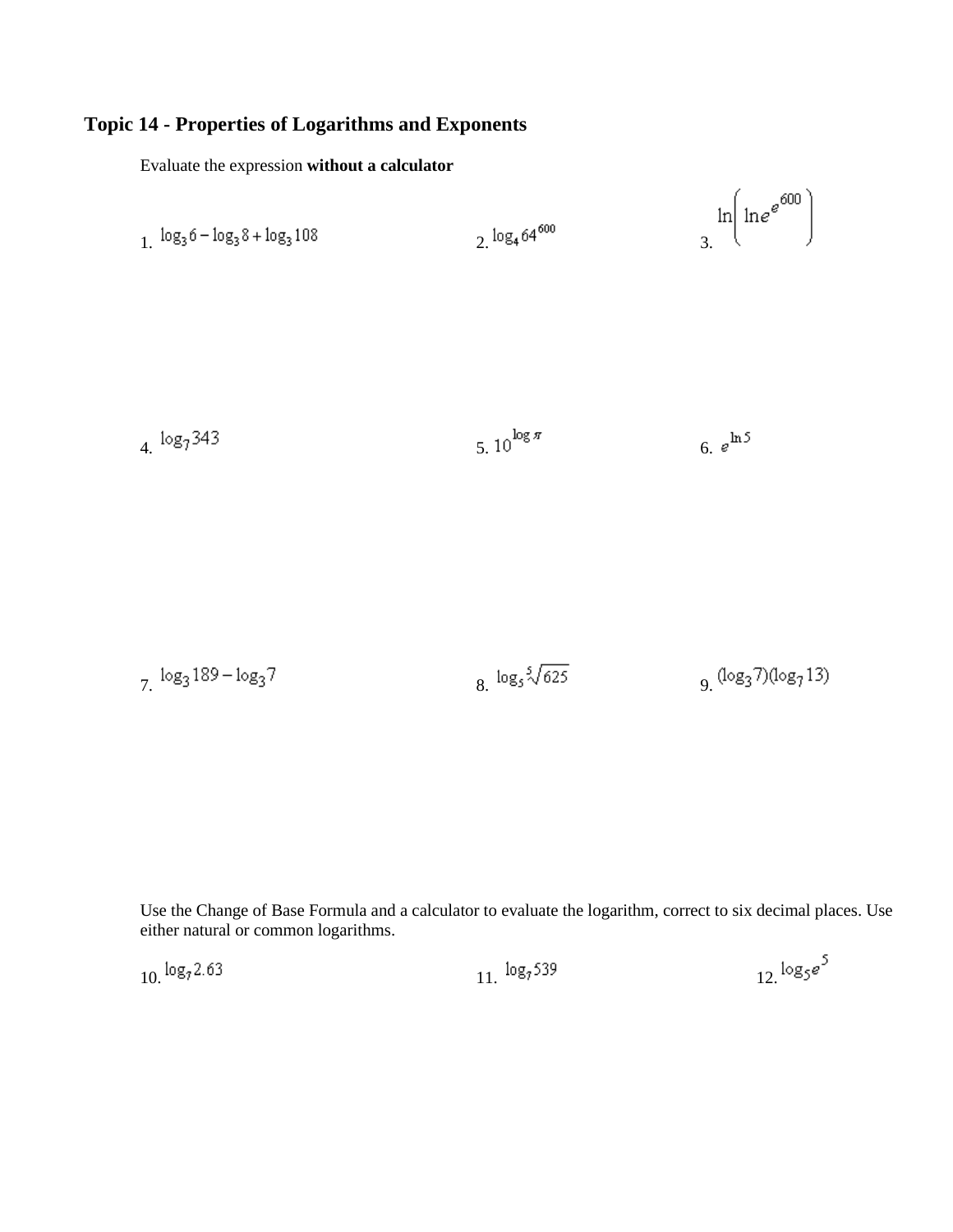#### **Topic 15 - Logarithmic and Exponential Equations**

Express the equation in logarithmic form.

1.  $8^x = m$  2.  $e^x = 5$  3.  $x^{-2} = e$ 

Write the logarithmic equation in its equivalent exponential form, then solve for *x*.

4. 
$$
\ln x = 3
$$
   
5.  $\log_x 81 = -4$    
6.  $\log_x \left(\frac{1}{64}\right) = 3$ 

Find the solution of the exponential equations in exact form and correct to four decimal places.

7. 
$$
e^{2-3x} = 12
$$
 8.  $3^{5x-2} = 4$  9.  $5(1+10^{6x}) = 12$ 

$$
\frac{27}{11.1 + e^{-x}} = 2
$$
  
10.  $5^{5x+1} = 2^{x-3}$   
11.  $1 + e^{-x} = 2$   
12.  $e^{4x} + 2e^{2x} - 8 = 0$ 

Solve the logarithmic equation for *x*. Give exact solution and correct to four decimal places.  $\sim$   $\sim$   $\sim$   $\sim$   $\sim$  $\mathbf{a}$  and  $\mathbf{a}$  $\sim$  1.60  $\times$ 

13. 
$$
\ln(1+x) = 1
$$
  
14.  $2 - \ln(7-x) = 0$   
15.  $\ln(x-1) + \ln(x+2) = 1$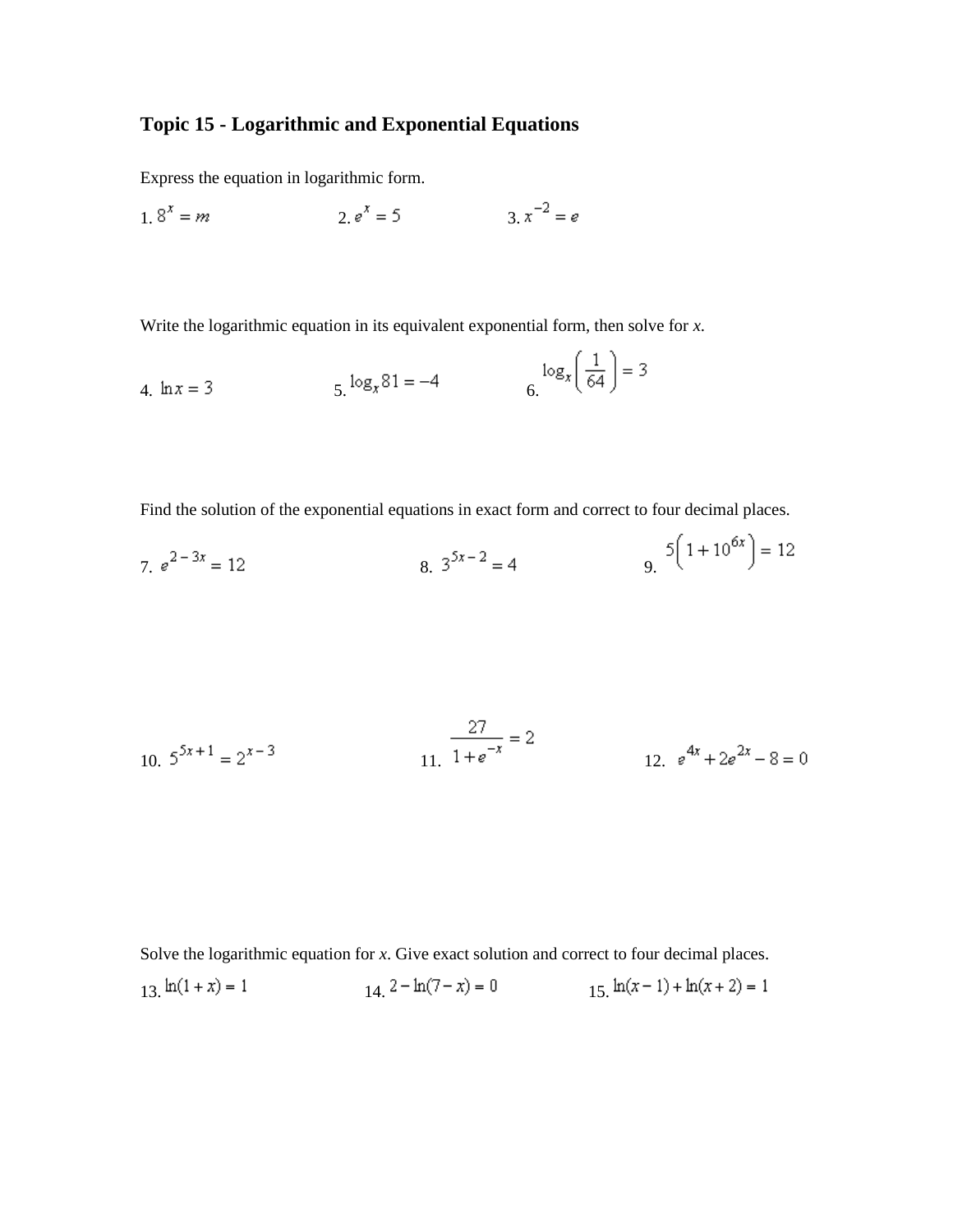### **Topic 16 - Expanding and simplifying log expressions**

Use the Laws of Logarithms to rewrite the expression below in a form with no logarithm of a product, quotient, or power.

$$
\ln\left(x^{2} + \frac{1}{2}\right)
$$
\n
$$
\ln\left(x^{2} + \frac{1}{2}\right)
$$
\n
$$
\ln\left(x^{2} + \frac{1}{2}\right)
$$
\n
$$
\ln\left(x^{2} + \frac{1}{2}\right)
$$
\n
$$
\ln\left(x^{2} + \frac{1}{2}\right)
$$
\n
$$
\ln\left(x^{2} + \frac{1}{2}\right)
$$
\n
$$
\ln\left(x^{2} + \frac{1}{2}\right)
$$
\n
$$
\ln\left(x^{2} + \frac{1}{2}\right)
$$
\n
$$
\ln\left(x^{2} + \frac{1}{2}\right)
$$
\n
$$
\ln\left(x^{2} + \frac{1}{2}\right)
$$
\n
$$
\ln\left(x^{2} + \frac{1}{2}\right)
$$
\n
$$
\ln\left(x^{2} + \frac{1}{2}\right)
$$
\n
$$
\ln\left(x^{2} + \frac{1}{2}\right)
$$
\n
$$
\ln\left(x^{2} + \frac{1}{2}\right)
$$
\n
$$
\ln\left(x^{2} + \frac{1}{2}\right)
$$
\n
$$
\ln\left(x^{2} + \frac{1}{2}\right)
$$
\n
$$
\ln\left(x^{2} + \frac{1}{2}\right)
$$
\n
$$
\ln\left(x^{2} + \frac{1}{2}\right)
$$
\n
$$
\ln\left(x^{2} + \frac{1}{2}\right)
$$
\n
$$
\ln\left(x^{2} + \frac{1}{2}\right)
$$
\n
$$
\ln\left(x^{2} + \frac{1}{2}\right)
$$
\n
$$
\ln\left(x^{2} + \frac{1}{2}\right)
$$
\n
$$
\ln\left(x^{2} + \frac{1}{2}\right)
$$
\n
$$
\ln\left(x^{2} + \frac{1}{2}\right)
$$
\n
$$
\ln\left(x^{2} + \frac{1}{2}\right)
$$
\n
$$
\ln\left(x^{2} + \frac{1}{2}\right)
$$
\n
$$
\ln\left(x^{2} + \frac{1}{2}\right)
$$
\n
$$
\ln\left(x^{2} + \frac{1}{2}\right)
$$
\n
$$
\ln\left(x^{2} + \frac{1}{2}\right)
$$
\n
$$
\ln\left(x^{
$$

Use the laws of logs to rewrite the expression as a single logarithm.

$$
7. \log_3 2 + 2\log_3 2
$$
   
  $\ln 14 + \frac{1}{2}\ln 3 - \ln 2$ 

$$
\ln 6 + 5\ln x + 9\ln\left(x^2 + 9\right) \qquad 5\log x - \frac{1}{3}\log\left(x^2 + 1\right) + 4\log(x - 1)
$$

11. 
$$
ln(x+y) + ln(x-y) - 2lnz
$$
  
12.  $2 \left( log_3 x + 2log_3 y - 4log_3 z \right)$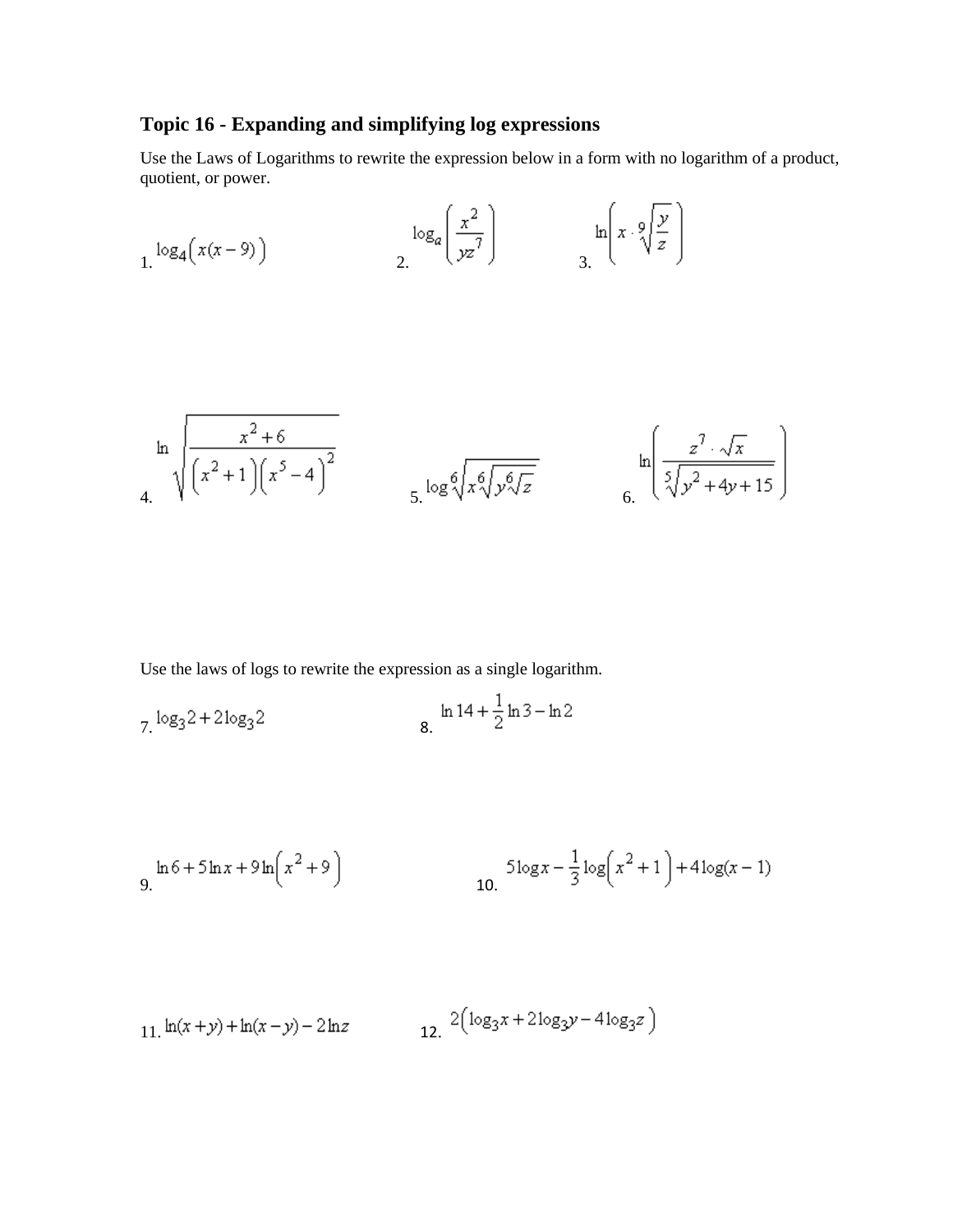# **Topic 17 - The Unit Circle and Identities/Formulas**

| $\theta$          | $cos \theta$ | $\sin\theta$ | $\tan \theta$ |
|-------------------|--------------|--------------|---------------|
|                   |              |              |               |
| 0                 |              |              |               |
| $\frac{\pi}{6}$   |              |              |               |
| $\frac{\pi}{4}$   |              |              |               |
| $\frac{\pi}{3}$   |              |              |               |
| $\frac{\pi}{2}$   |              |              |               |
| $\pi$             |              |              |               |
| $\frac{7\pi}{6}$  |              |              |               |
| $\frac{3\pi}{4}$  |              |              |               |
| $\frac{16\pi}{3}$ |              |              |               |
| $\frac{23\pi}{6}$ |              |              |               |

Fill in the cells with exact values.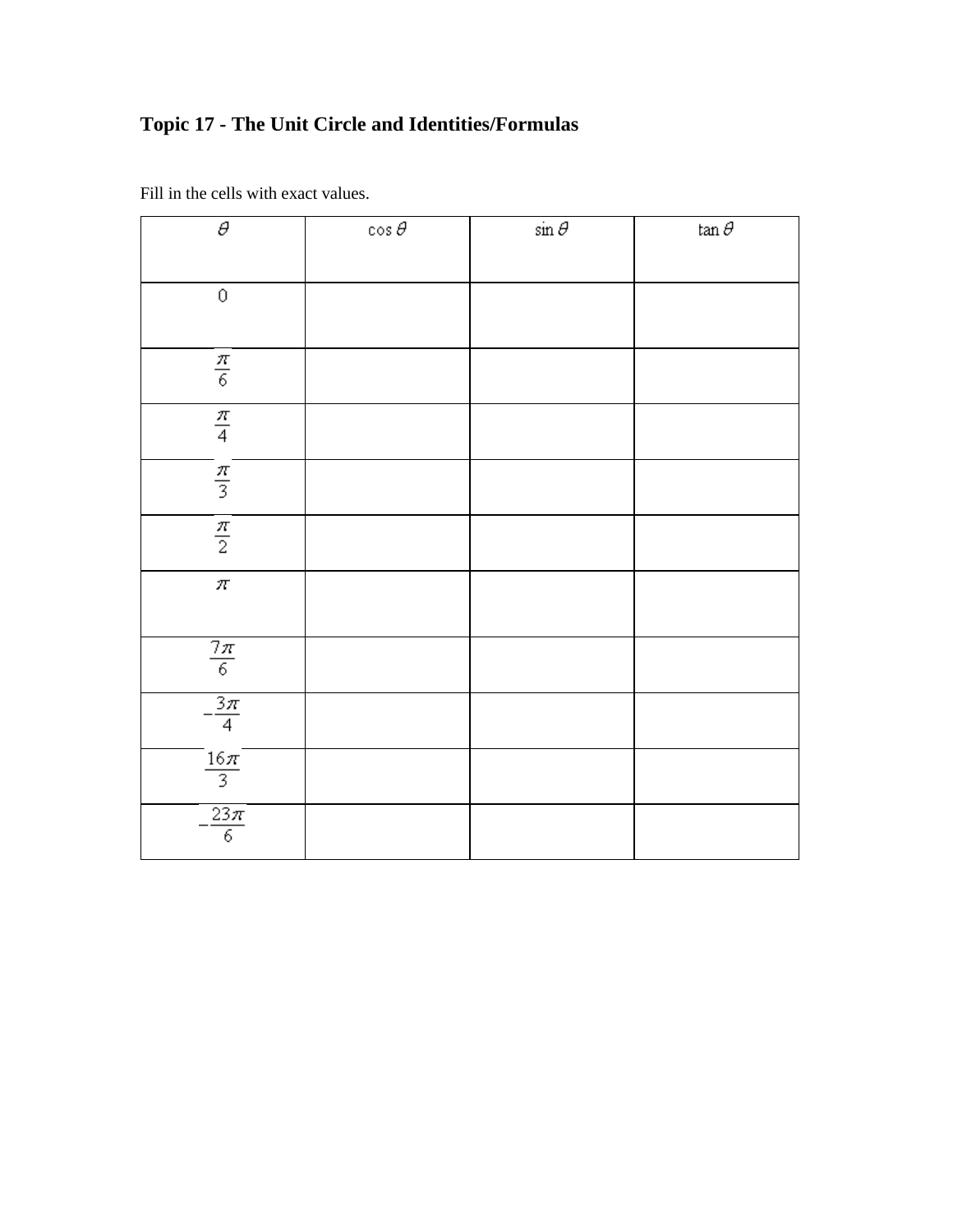State the identities from memory. (Yes, I do realize you can cheat here, but the idea is that you have these memorized because you will not be allowed to use the identities sheet on any exams in the Calculus class)

Pythagorean Identities:

Quotient Identities:

Reciprocal Identities:

Odd/Even Identities:

Sum and Difference Formulas:

Double Angle Formulas:

Half-Angle Formulas: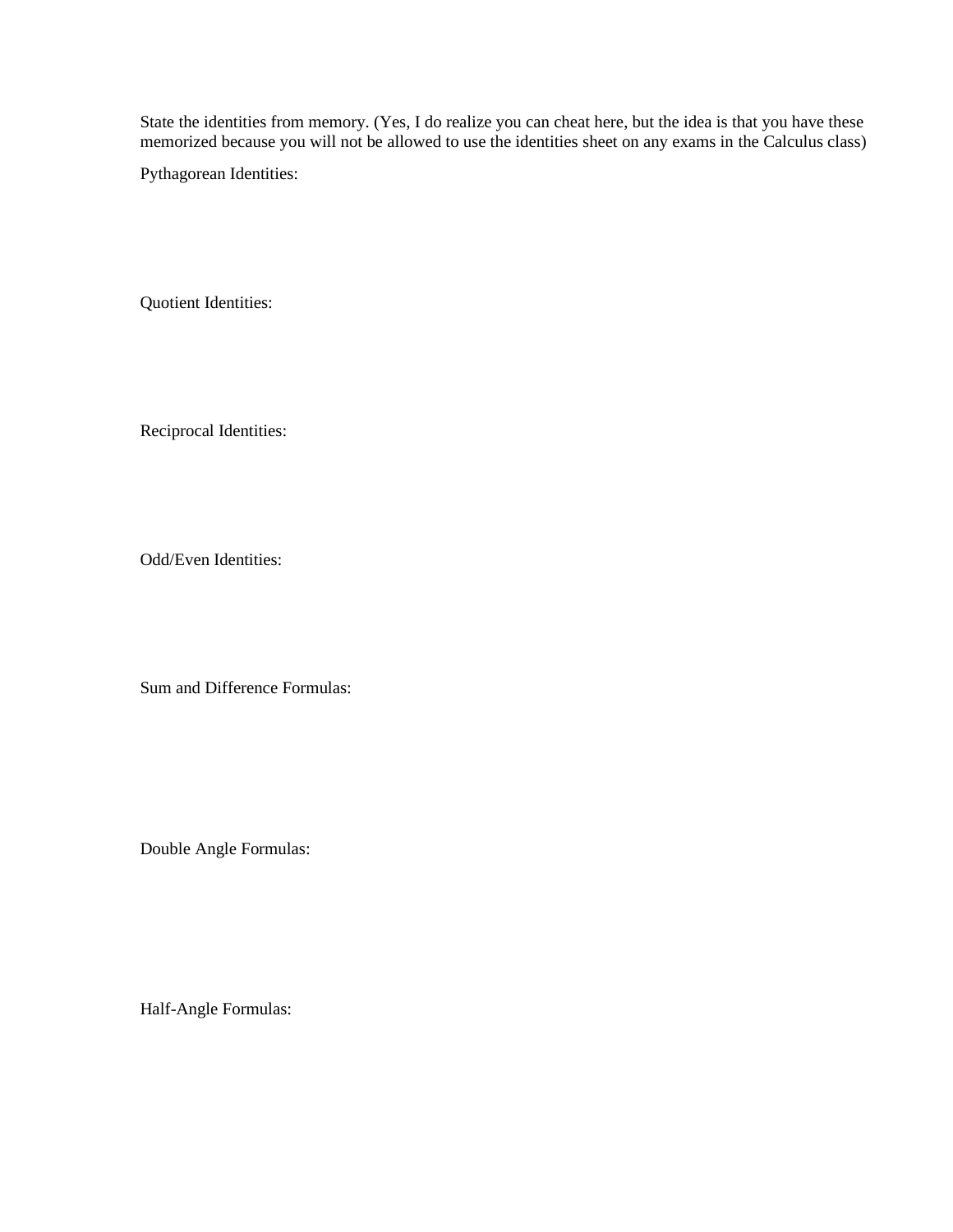#### **Topic 18 - Basic Right-Angle Trigonometry**

If point P is on the terminal side of  $\theta$ , find all six trigonometric functions of  $\theta$ . Draw a triangle in the appropriate quadrant.

$$
{}_{1.}P(-2,4) \qquad \qquad {}_{2.}P\left(\sqrt{5},-2\right)
$$

3. If  $\cos \theta = -\frac{5}{13}$ ,  $\theta$  in quadrant II 4. If  $\cot \theta = 3$ ,  $\theta$  in quadrant III find  $\sin \theta$  and  $\tan \theta$  find  $\sin \theta$  and  $\cos \theta$ 

Evaluate **without using a calculator.**

5. 
$$
\sin^2 225^\circ - \cos^2 300^\circ
$$
 6.  $\left(6 \sec \pi - 4 \cot \frac{\pi}{2}\right)^2$  7.  $\left(4 \cos \frac{\pi}{6} - 6 \sin \frac{2\pi}{3}\right)^{-2}$ 

Find the missing side-lengths and angles, correct to three decimal places,<br> $\frac{4}{5}$ 

$$
A = \begin{matrix} a = 21.7 \\ B = 16^{\circ} \\ B = \begin{matrix} c = 90^{\circ} \\ c = \end{matrix} \end{matrix} \qquad A = \begin{matrix} b = 6 \text{ feet} \\ b = 6 \text{ feet} \\ b = 6 \text{ feet} \\ b = 6 \text{ inches} \end{matrix} \qquad B = \begin{matrix} b = 6 \text{ feet} \\ b = 6 \text{ inches} \\ b = 6 \text{ inches} \end{matrix}
$$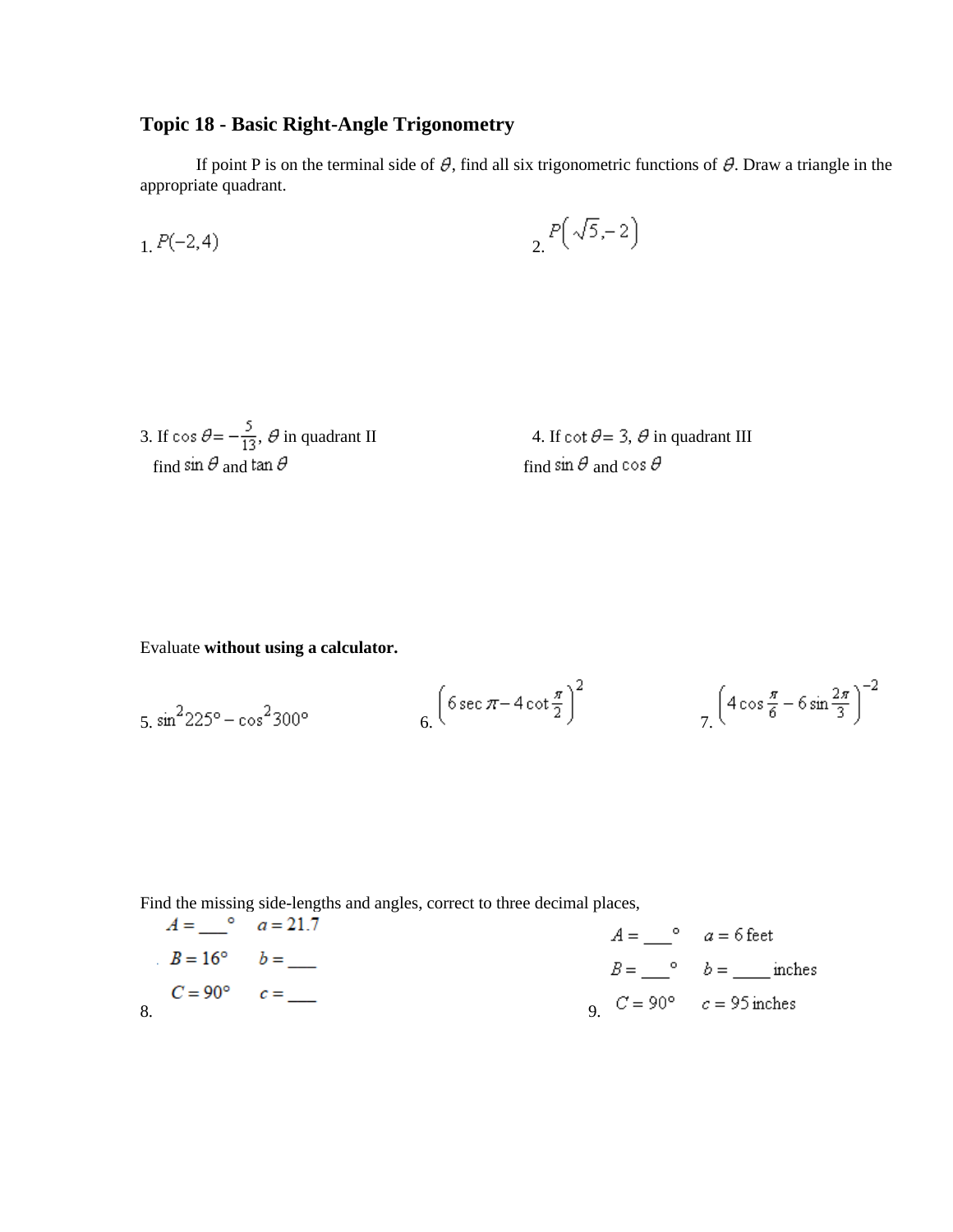# **Topic 19 - Solving Trig Equations**

Solve each equation on the interval 
$$
[0, 2\pi)
$$
  
\n
$$
\sin x = \frac{1}{2}
$$
\n
$$
2 \cos^2 x = \cos x
$$
\n
$$
3 \cdot 2 \cos x + \sqrt{3} = 0
$$

$$
4.4\sin^2 x = 1
$$
 
$$
5.2\sin^2 x + \sin x = 1
$$
 
$$
6. \cos^2 x + 2\cos x = 3
$$

7. 
$$
2\sin x \cos x + \sin x = 0
$$
 8.  $8\cos^2 x - 2\cos x = 1$  9.  $\sin^2 x - \cos^2 x = 0$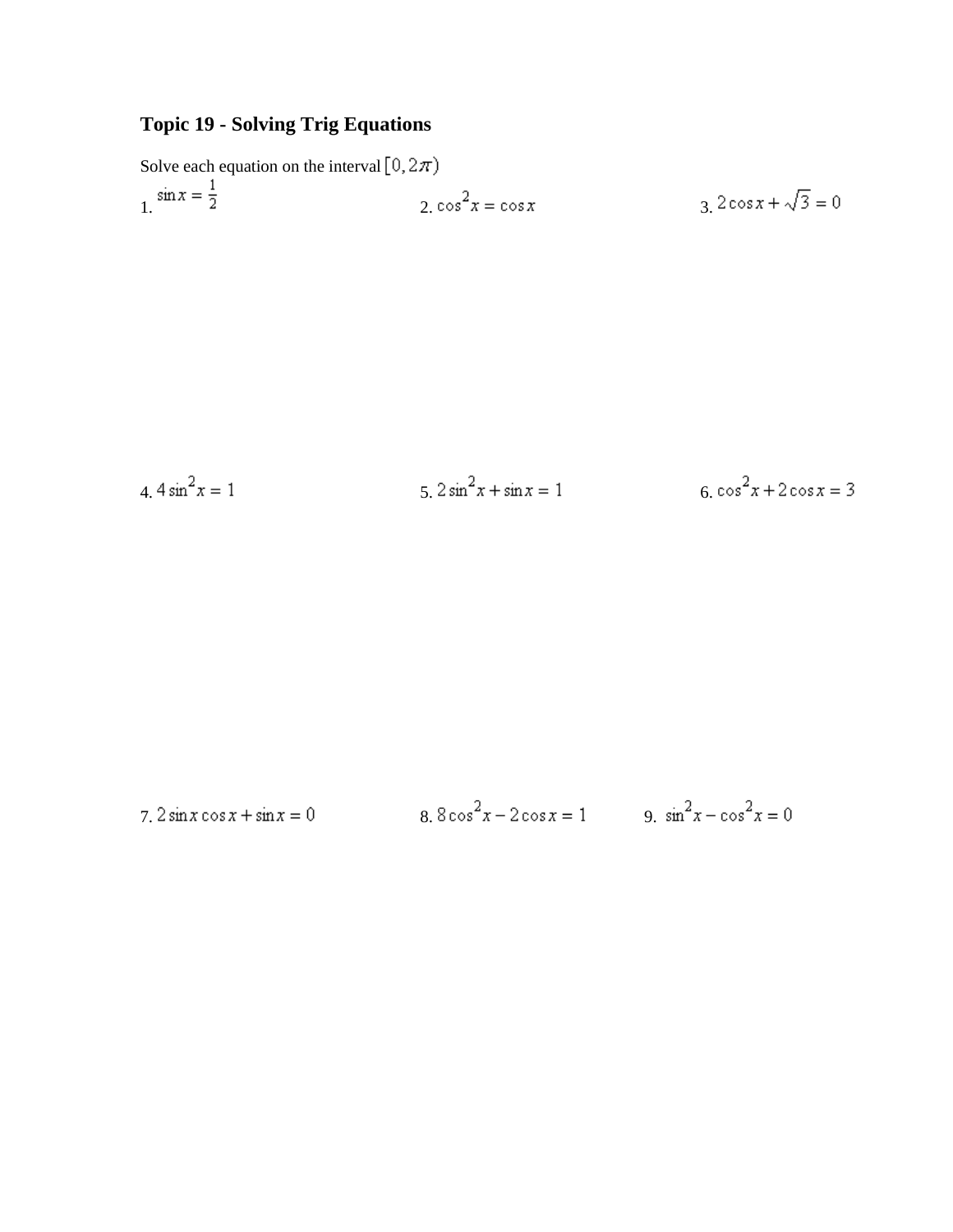## **Topic 20 - Trigonometric Formulas and Identities**

|                                                              | Rewrite the expression as a trigonometric function of an angle measure. |                                    |  |
|--------------------------------------------------------------|-------------------------------------------------------------------------|------------------------------------|--|
|                                                              | $\tan 4\theta + \tan 2\theta$                                           |                                    |  |
| a) cos 5 $\theta$ cos $\theta$ + sin 5 $\theta$ sin $\theta$ | $_{\rm b)}$ 1 - tan 4 $\theta$ tan 2 $\theta$                           | c) 5 sin 3 $\theta$ cos 3 $\theta$ |  |

$$
\sin \theta = \frac{12}{37} \frac{\pi}{\text{ and } 2} \le \theta \le \pi, \text{ find the exact value of } \frac{\theta}{2}.
$$

3. Solve cos  $2\theta = 2 \sin^2 \theta$  for  $0 \le \theta < 2\pi$ .

4. Verify the following identities algebraically.

$$
\frac{\sin^2 \theta}{1 - \cos \theta} = \frac{1 + \sec \theta}{\sec \theta}
$$

$$
\tan \theta + \cot \theta = \frac{1}{\sin \theta \cos \theta}
$$

$$
\frac{\sec \theta}{3. \csc \theta - \cot \theta} - \frac{\sec \theta}{\csc \theta + \cot \theta} = 2 \csc \theta
$$
4.

$$
\frac{1}{4 \cdot 1 + \sin \theta} + \frac{1}{1 - \sin \theta} = 2 \sec^2 \theta
$$

$$
\sin^4 x = \frac{3}{8} - \frac{1}{2} \cos 2x + \frac{1}{8} \cos 4x
$$